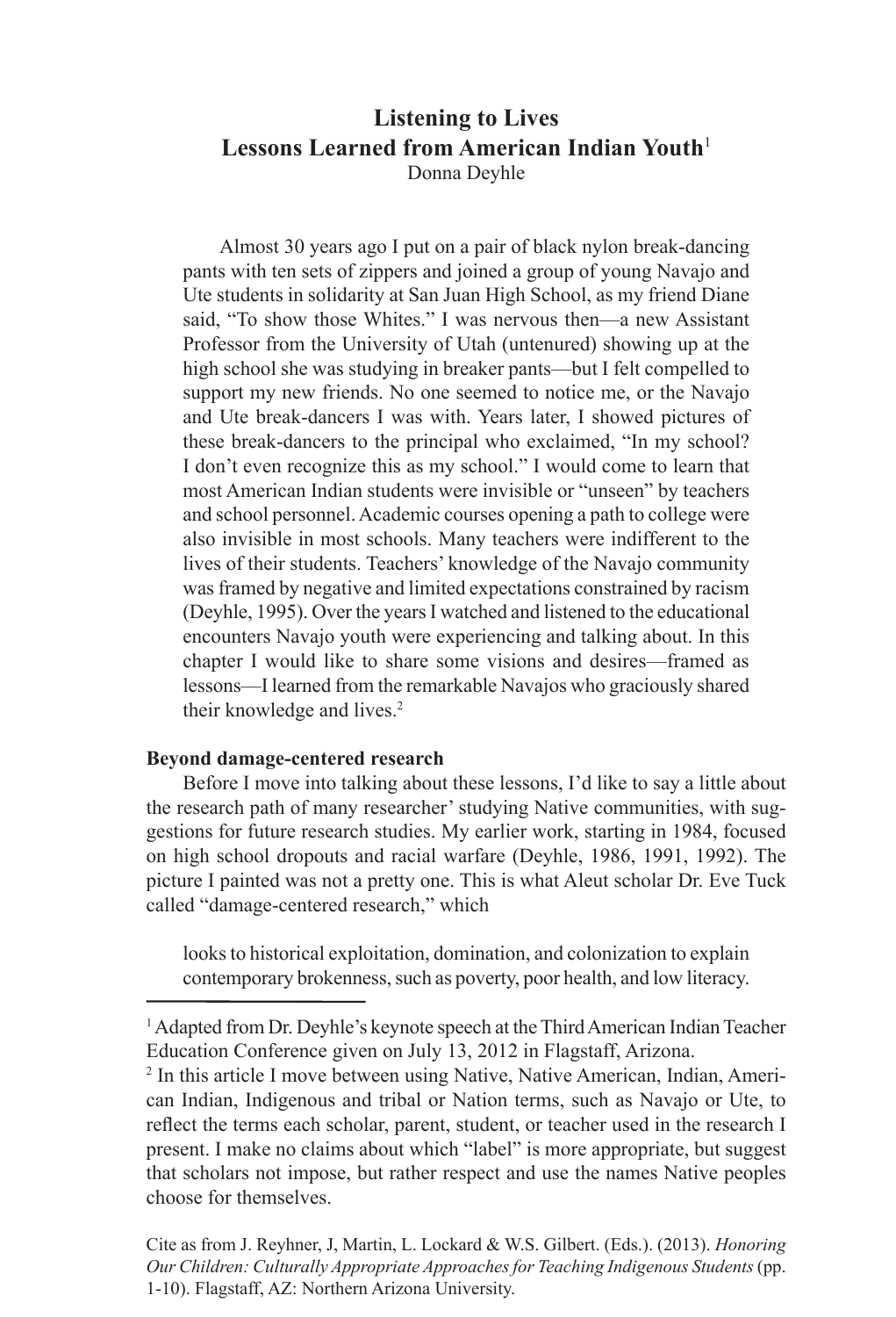Common sense tells us this is a good thing, but the danger in damagecentered research is that it is a pathologizing approach in which the oppression singularly defines a community. (Tuck, 2009, p. 413)

As Tuck also points out within "damage-centered research" oppressed people, as bell hooks said, are allowed to "only speak from that space in the margin that is a sign of deprivation, a wound, an unfulfilled longing. Only speak your pain" (hooks, 1990, p. 152). Although it is important to expose racism and oppression, which many researcher have done, this can work against the understanding of the beauty, power, wisdom, and humanity of Indigenous communities.

Dr. Tuck (2009) urges us rethink our research to capture a desire-centered research—reflecting wisdom, humor, and hope—instead of damage, "desiredbased frameworks are concerned with understanding complexity, contradiction, and the self-determination of lived lives" (p. 416) and "desire is about longing, about a presence that is enriched by both the past and the future. It is integral to our humanness" (p. 417). A desire-center framework turns the lens toward wisdom and hope, as Dr. Tuck says, "so that people are seen as more than broken and conquered. This is to say that even when communities are broken and conquered, they are so much more than that—so much more that this incomplete story is an act of aggression" (p. 416).

It is in this spirit that I want to affirm what I have come to know as the strength of the young Navajos I have meet who have endured racial and cultural struggles to remain connected to the Navajo landscape and place. They are what scholars are describing as "new warriors" (Alfred, 2009; Tuck & Yang, 2011; Lee, 2009, 2007; Hare & Pidgeon, 2011). As I now look back to the words a librarian used to described Navajo and Ute break-dancers in the mid-1980s, who resisted racism and schooling, "It's like being a kind of warrior," I see a hint of critical insight on her part. Mohawk scholar Taiaiake Alfred described new young warriors as taking from their "heritages and translating them into ideas and practices to form frameworks for their own lives which will eventually become the intellectual, social and political landscapes of [their] nations as they become the leaders of [their] peoples" (Alfred, 2005, p. 257).

Clearly, cultures don't represent a seamless whole. And identities are situational, contradictory, and divergently shaped by social, political, and economic forces. Identity is "always mobile and processual, partly self-construction, partly categorization by others, partly a condition, a status, a label, a weapon, a shield, a fund of memories, et cetera" (Malkki, 1992). Cultural studies scholar Stuart Hall argues, "Cultural identity is not something that already exists, transcending place, time, history, and culture…. Far from being eternally fixed in some essentialized past, they are subject to continuous 'play' of history, culture and power" (cited in Verna St. Denis, 2007, p. 1070). Nagel also suggests, "cultures are not created at some prehistoric point in time to 'survive' or be 'handed down' unchanged through the generations" (Nagel, 1996, p. 63).

As I write about these young Navajos I have found the concept of survivance, influenced by Gerald Vizenor and inscribed by Native voices at the National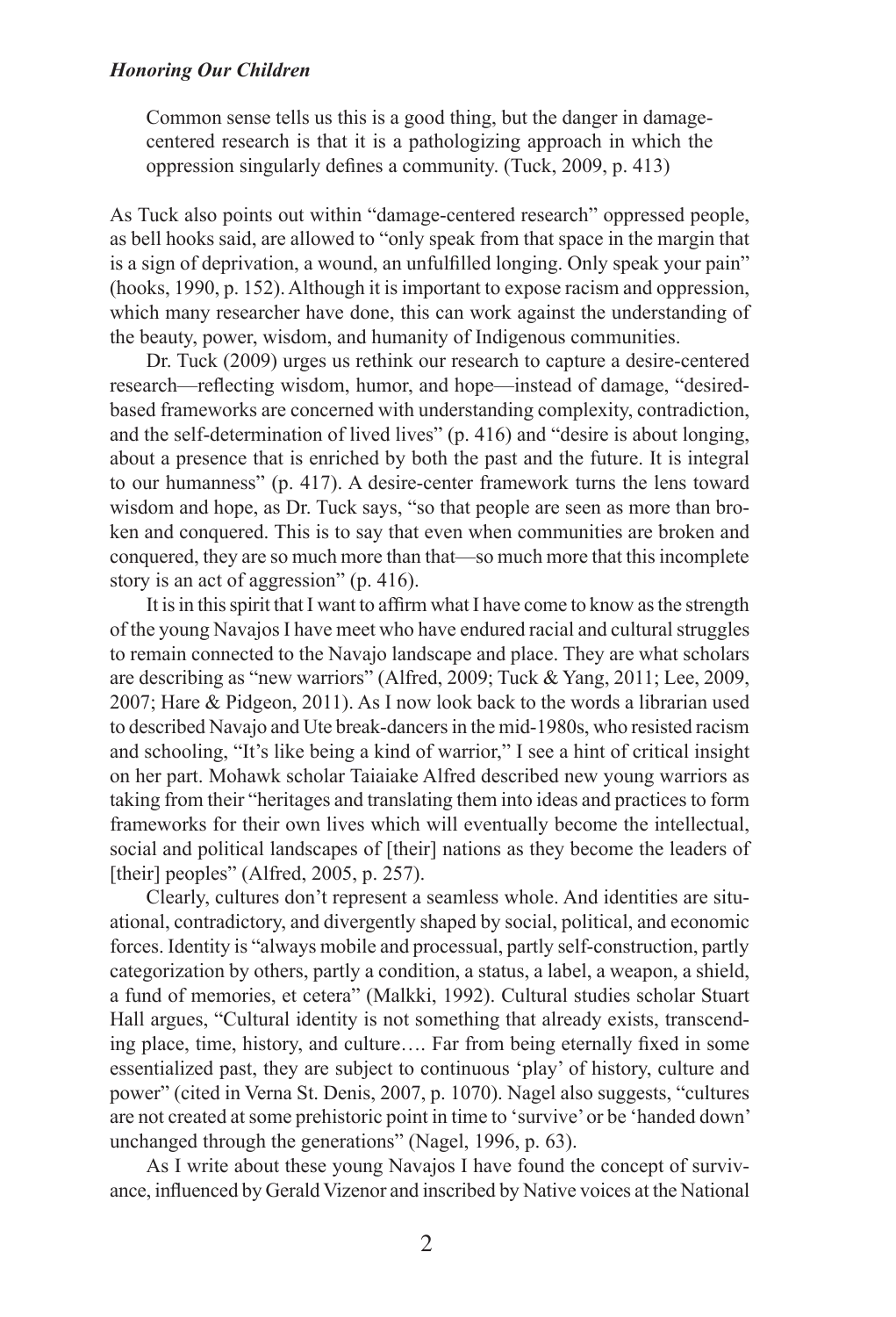Museum of the American Indian in Washington D.C., helpful to deepen my understandings. "Survivance…is more than survival. Survivance means redefining ourselves. It means raising our social and political consciousness. It means holding on to ancient principles while eagerly embracing change. It means doing what is necessary to keep our cultures alive." Survivance is a positive, resistant standpoint embedded with actions meant to assert and claim one's Native identity and place in the world by rejecting the images of Indians created by whites. Although not the same as their grandparents or parents, youth are consistently able to show me events that differed in beliefs and practices from their white peers. To speak of only "survival " is to ignore this Native presence. The good energy of the survivance of "new warriors" can be seen in the break-dancers I saw performing competitively before their Navajo and white peers; in young Navajo writers and poets claiming space for their voices; in Native college students graduating with every career and profession the university has to offer, and in elementary schoolchildren dancing the Yeibicheii, in and out of school, while listening to hip-hop music with their older siblings (Deyhle, 1995, 2009)

The young Navajo men and women I write about are using their Indigenous knowledge, emerging from family and community, to address the inequalities of colonization and their schooling. They spoke clearly about what helped, and didn't help them, to excel in school. In this article I will discuss what mattered in their experiences—cultural and linguistic reaffirmation, the desire for an appreciation of who they are, high teacher skills and performance, and highly engaging curriculum. What are youth saying, and what does this means for us as educators? What lessons framed by "desired-centered research" have we learned that will enhance the educational experiences of Indigenous, Native, and American Indian youth?

## **Lesson #1: "Know who I am!"**

In order to know, one must first "see." As I started out this chapter, Navajo youth were often "unseen" by their teachers and school administrators because the mirror they looked through reflected an uninformed and distorted image of these young men and women's lives. Part of this distortion is framed by a view that these youth move through life with one foot in the "white world" and the other in the "Navajo world." This blurs the contemporary landscape in which youth live.

The metaphor, walking between two worlds—based on a modern/premodern dichotomy—is frequently used to describe the struggles faced by Native students. I've used it in my research, and many of the Navajo educator I've worked with also used this term. In insightful critiques, scholars have begun to argue this metaphor masks the complexity of lived situations and multiple loyalties, and may work to limit the options of these youth (Henze & Vanett , 1993, Lee, 2009). The white world is often only marginally available as a choice for Indigenous youth because of poverty, racism, discrimination, and lowered teacher expectations of their potential for success. And the idealized or stereotypical traditional world of their elders is a thing of the past. This metaphor is also problematic because it centers the "problem" with Native peoples themselves. What is needed is a third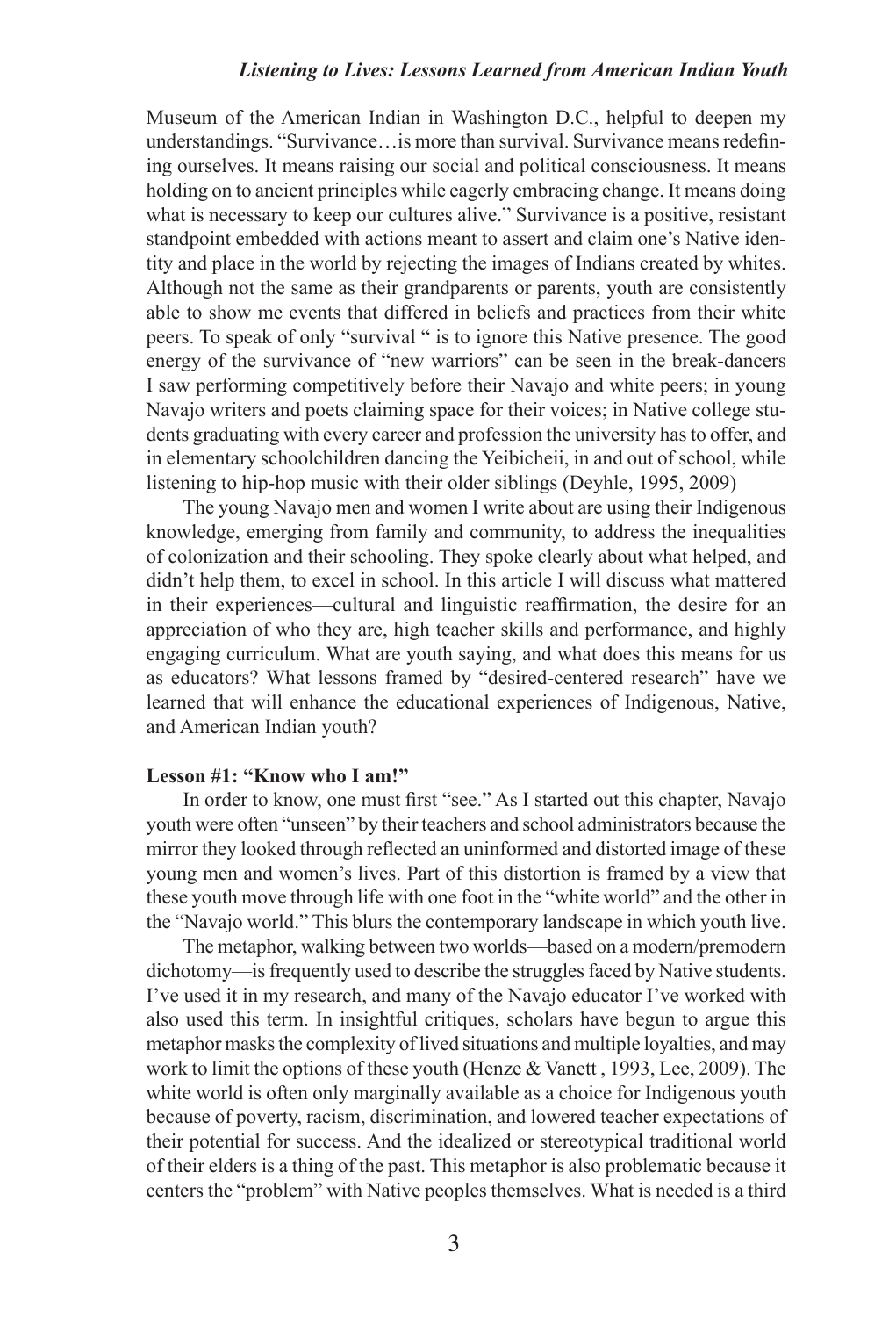space that reflects Indigenous youths' contemporary lives. As Dr. Tiffany Lee (2009) argued, "All people negotiate multiple realities, but the two-world notion makes problematic Native peoples' abilities to adapt to (or resist) the dominant society, when in fact Native peoples have been adapting to (and resisting) other peoples' cultures, values, and worldviews for hundreds of years" (p. 310). She urges us to "focus on how Native youth negotiate the one world in which they live, a negotiation that encompasses varied, and often oppositional expectations from sources in their homes, schools, and communities" (p. 310).

One of my Navajo graduate students recently exclaimed it was refreshing to see scholarship that finally acknowledge what he knew as his lived experience, "I thought, as an 8<sup>th</sup> grader, it is way messier than that. It is not just two worlds. It's multiple layered situations and experiences." This is what youth are asking us to see. When youth are asking us to "know who they are" this also, I think, means to not judge them for what they don't know yet, for they are daily learning what it means to be Navajo. I failed to understand this message.

Early in my fieldwork I systematically asked youth what they knew about Navajo ceremonies, and deities, such as Changing Woman, First Woman, Spider Woman, and Salt Woman. I remembered being disappointed when youth responded vaguely about the importance of Navajo culture, but with little detailed knowledge. In my notes from 1984 I wrote, "Oh, no! They know so little. It is true that much of Navajo culture is being lost. They say they don't talk much with their grandparents because they don't speak Navajo. They seem to have lost so much." My (mis)perspective represents a consistent stereotype and misunderstanding of what being Navajo is all about when I had frozen their images in an unchanged frame of history, to then be judged authentic or real. I also had ignored what I knew intuitively had been my own experiences growing up. As one travels complex and messy life paths, one is always learning and becoming—one never completely "arrives."

## **Lesson #2: "I am not the same as my grandparents, and don't use this against me."**

By constructing representations of Indian people that are frozen in an historic past we do not "see" the extraordinarily rich cultural practices of Native people today. An example of this ignorance appeared in the Wednesday, March 9, 2005 *Salt Lake Tribune* in an article titled, "Bennett: Oil rigs won't hurt wildlife." After visiting the Arctic National Wildlife Refuge to examine what impact oil drilling would have in this refuge, Utah Senator Bob Bennett met with Alaskan Natives, saying most were in favor of oil development. In a critique of Alaskan Natives opposed to oil drilling he said, "But when you ask how they live off the caribou, you find out they get on snowmobiles and go out and shoot them with rifles. Somehow, I don't think that's the culture of their great-grandparents that they talk of preserving." To have an authentic Native Alaskan voice, leave the snowmobiles and rifles at home, and pull out great-grandfather's harpoons and spears. Now, how silly is this! "The more traditional Navajos wake up to the sunrise with prayers every morning," a counselor told me the first year of my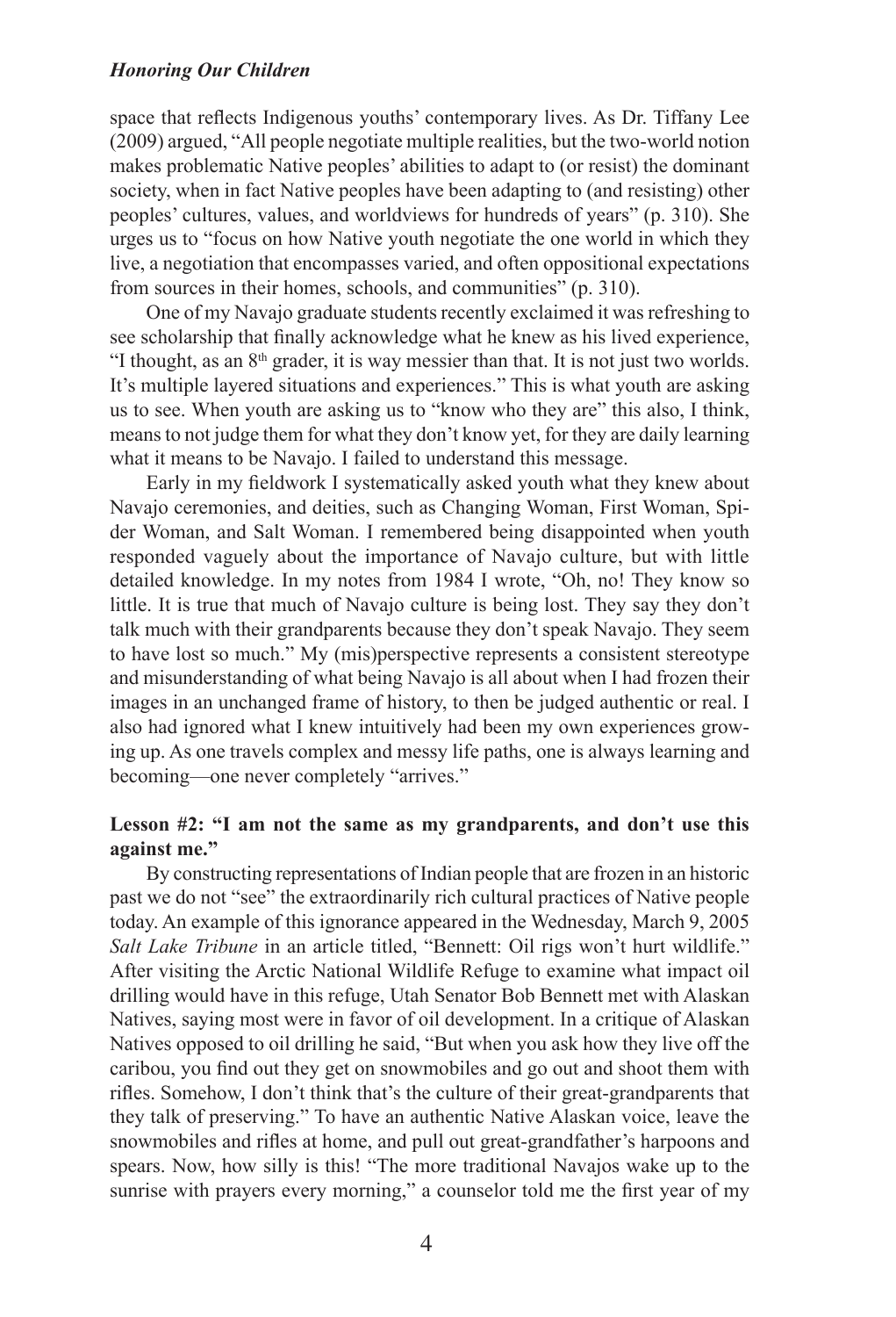research. He had sighed and leaned back in his chair. "Maybe our Anglo way is wrong, we should not be pushing them towards it. We have too much strain in our Anglo world. Look how calm the Indians are. They have such a simple and pure life. I sometimes think that Navajos in this traditional environment might have been better off." In this discourse, Indian people are not Indian unless they look like the popular white constructions of Native peoples living serenely, without technology, close to animals and the land. Indians become a cultural category that must remain true to that historic portrait to be "real." And, with a twist, this "authentic" Indian is best served by limited contact with "corrupting" Western values in economic, educational, and social institutions, increasing the likelihood of economic struggles during their lives.

The attempt to capture and frame "real Indians" as relics of the past continues at universities. Here at the University of Utah, a story circulated around the Anthropology Department in the 1990s. A professor had sent several white students to visit another professor who taught courses on American Indians. "We are looking for examples of pure Indians," said one. Another interjected, "We want to visit real Indians. We were told that the Utes are an example of a hunting and gathering Indian tribe." My colleague sighed and explained, "Yes, the Utes are hunters and gatherers. The Utes hunt at Safeway and gather at the 7-11." Frozen in time, "real" Indians cannot possibly be shopping alongside everyone else at the local store. Inequality is the outcome of this refusal to accept Indians as equal partners on the same landscape.

Youth told me how unfair this was! On the one hand they are criticized for not knowing their language and traditions, at the same time the "authentic Navajo" cannot be connected to technology, wealth, and be professionally employed. What a bind! They wanted it all—a good job, exciting opportunities, strong families and an identity that is still grounded within the landscape of the Navajo Nation.

## **Lesson #3: "Believe in me and appreciate me."**

There is a large body of research that speaks to the importance of teachers "caring" and "respecting" students (Valenzuela, 1999; Valdez, 2001; Noddings, 1984; Nieto, 1999 ). Teachers are taught to show respect for students' heritage cultures and languages. Multicultural education courses are often required in teacher education programs. But as I have reflected on how Navajo youth have described what they need in school, "caring" and "respect" do not go far enough. You can care and respect someone, without having any idea who they are. To appreciate someone, however, you must be open to learning from, and affirming what you learn. This means that teachers are the ones who need to reach out to Navajo students' homes, family, and communities. And students know when teachers fail at "appreciation." As a Navajo women explained, "When I think back on it and think about schools, I wish those teachers had helped us Native American kids with our work. Not to ignore us. Not to be ignorant. And what I hear now, from relatives, is that it is still going on! It is so sad." The word "ignorant" is key here. Teachers ignorant of their students' lives in a Navajo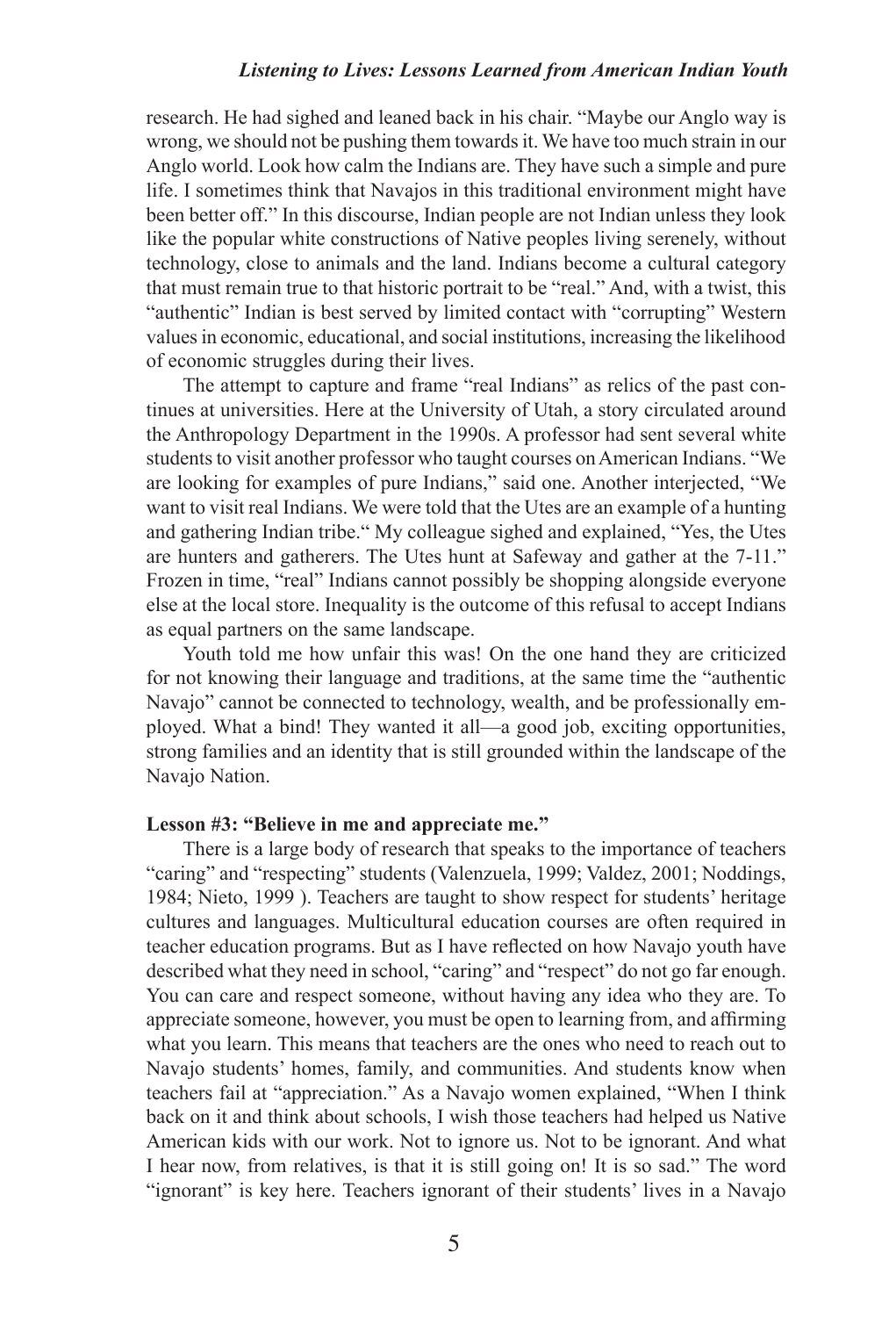community rich with family and relations, are weak teachers; teacher that do not care, respect, or appreciate Native students. Appreciation paints an entirely different picture.

### **Lesson #4: "We want a rich and exciting schooling experience."**

The Navajo and Pueblo students in Lee and Quijada Cerecer's 2010 article, "(Re) Claiming Native Youth Knowledge: Engaging in Socio-culturally Responsive Teaching and Relationships," could not have been clearer about what they expected from schools. These "new warriors" provided a powerful critique of the false history their teachers taught, demanding, for example, equal treatment of the Long Walk, side by side with the Civil War—after all, they did occur at the same time. They, like the Navajo students I have known, desired high quality teachers who are knowledgeable about their history, current political, educational, social issues, and who support a path to excellence in areas of their students own choosing. As one young Navajo student asserted, "I'm more of like a Native pride person a little. I think my whole family and I are like that. I like the idea of coming into the school and seeing a lot of things that have to do with who I am" (Lee & Quijada Cerecer, 2010, p. 201).

And, most importantly, they wanted a close transformative learning relationship with their teachers. I think this is critical. They are claiming, not rejecting, educators in their lives. As one Navajo student said, "I don't know, it just seems like there are all these boundaries between students and teachers and administration…. I think if we all worked together it would be better because we would know more about each other and learn more." Youth are challenging educators to create a school environment that "appreciates, respects, and honors their Native heritage and language" (Lee & Quijada Cerecer, 2010, p. 204).

In my own research and observations in classrooms I have seen white teachers endure the profound silence of a group of Navajo youth who felt disrespected in the classroom. The practices of playing against teachers with the use of silence or shout-downs, blocking teachers' interactions and effectiveness as instructors in classrooms, and dismissing criticisms of themselves by employers in lowpaying jobs, all work to assert a Native gaze on a racially contested landscape. By a Native gaze I am describing the practices that Native peoples use to "push back" against injustices and assert their rights. A Native gaze of survivance judges the practices of whites—unlike themselves—as undeserving, uncompassionate, uniformed, and wrong. And, sometimes, the practices of a Native gaze are done with humor and irony. A vivid example of this occurred one day in a high school biology class. Facing a poorly qualified teacher who repeatedly mocked Navajo students with, "Navajos don't know how to learn difficult ideas," students walked out, returned with padlocks from their lockers, bolted the door hinges, securely imprisoning their teacher, and left school.

There is a body of research developed over the past several decades that urges teachers to use culturally appropriate, culturally responsive, and culturally relevant practices in their teaching (Ladson-Billings, 1997; Nieto, 1999). While it is an important and admirable goal to be relevant and responsive to cultural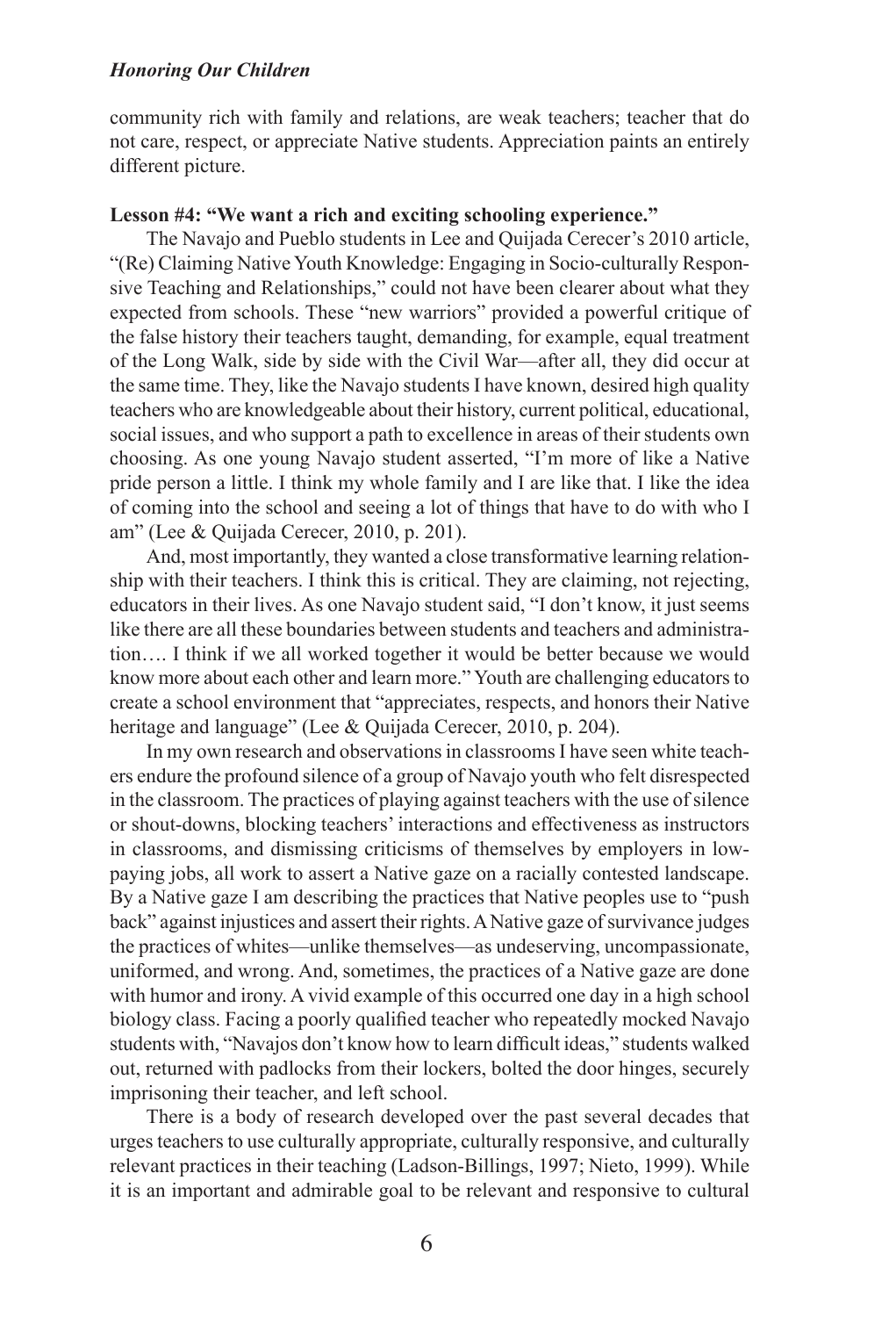differences, this alone does not assure the appreciation and continuity of students heritage language and home community. This is a different educational project. In his essay, "Culturally Sustaining Pedagogy: A Needed Change in Stance, Terminology, and Practice," Django Paris (2012) offers us an alternative concept for educators. At the center of "culturally sustaining pedagogy" are students' experiences and practices, with the explicit goal of sustaining and supporting these. As Paris described this pedagogy, "it requires that they [teachers] support young people in sustaining the cultural and linguistic competence of their communities while simultaneously offering access to dominant cultural competence…. That is, culturally sustaining pedagogy seeks to perpetuate and foster—to sustain linguistic, literate, and cultural pluralism as part of the democratic project of schooling" (p. 95). This could result in a "rich and exciting" schooling experience for Native youth.

#### **Lesson #5: I want to learn my language and culture**

"Our language is real important to us," Elizabeth said during a visit with her family in Salt Lake City. "That is why we fought for that to be in the schools, in that lawsuit [Sinajini v. Board of Education litigations in the 1990s]. Navajo language and culture is what we want in school. They say you do better in school with both languages. They said they would teach it, but they never did." She shook her head and frowned. "I had to learn English in boarding school and so I never got to learn Navajo in school. But Ernie speaks it real good. And my kids, too. It was hard bringing them back because they didn't know Navajo very well." Her daughter Jan joined in, "Gosh, I didn't know what was going on, I had lived in Moab since I could remember. I had to learn Navajo by the people in the community. I speak it real good now. But my kids don't speak Navajo. They were brought up in the city. And they don't teach it in the schools." Our conversation turned to the recent English Only bill passed by the Utah State Legislature. Jan was angry. "Look at those whites. They don't want anyone else to have their own language. Like, maybe they will outlaw us speaking Navajo!" Her sister added, "And it takes smarter people to speak more than just English." The family smiled and nodded in agreement. I was painfully reminded of my mono-English limitations.

Navajo students have spoken to me about their concerns of their lack of fluency in their heritage language, and of embarrassment when they had difficulty speaking to their grandparents and elders, expressing what McCarty, Romero, and Zepeda (2006) have called "feelings of linguistic shame." One of the first conversations I had with the young break-dancers I met in 1984 was about a visit to their grandparents home:

We went to hunt for porcupines. They were eating her watermelons. We found one, a real big fat one and killed it. We saved it for the quills. Our grandma is going to teach us how to make things with it. Like they used to do. But it's kinda hard, because she doesn't speak English. And I don't know much Navajo. But I do know a couple of words.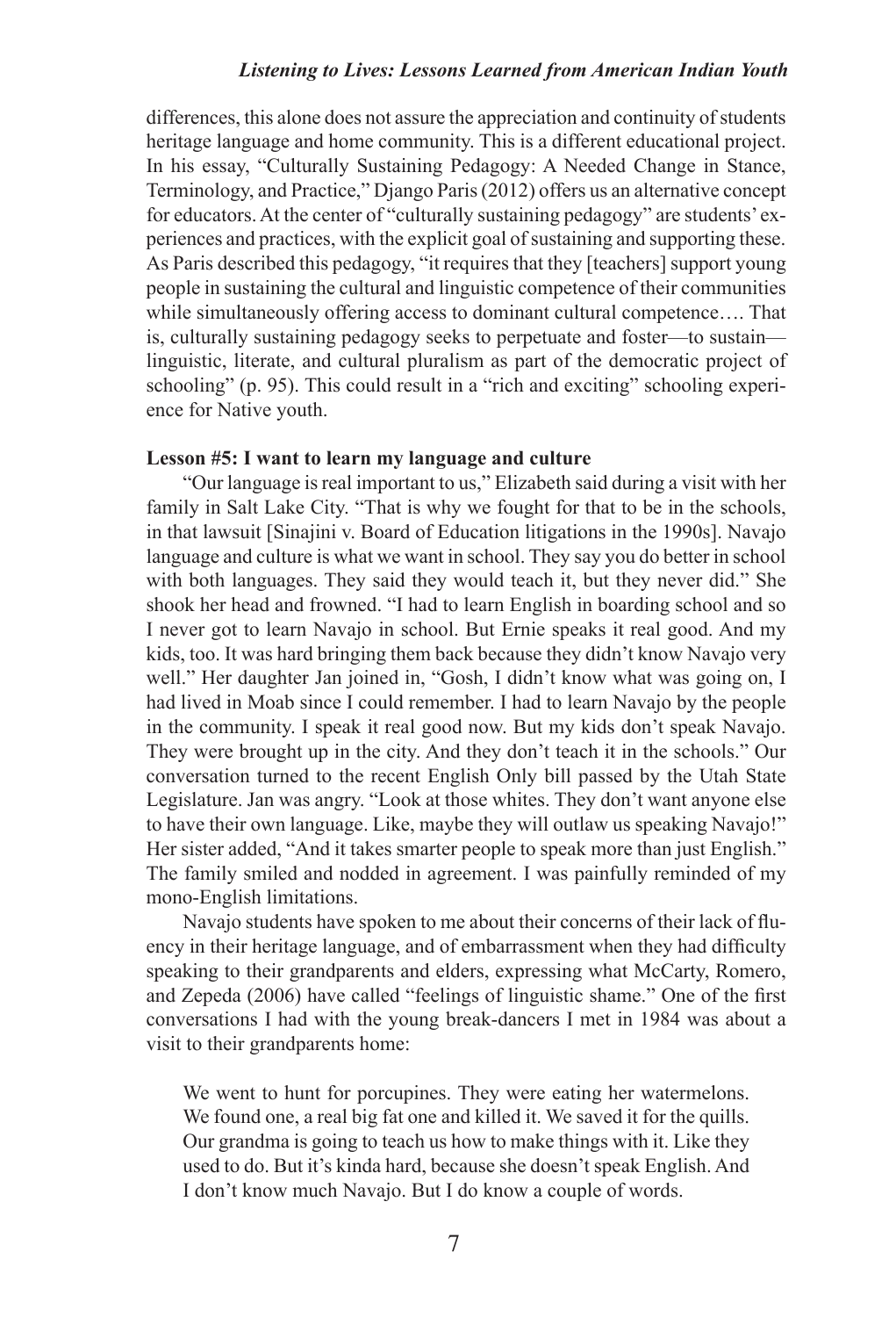Several of the others nodded. Mary, with a shy smile, added: "We want to learn. But Navajo is real hard. And our grandma makes fun of us when we don't talk right." Heads throughout the group nodded, as the children grew silent.

Educators too often misunderstood and mislabeled youths' struggles and silences as evidence of an "apathy" to learn Navajo. Previous research has found this understanding to be superficial (Lee, 2007, 2009; McCarty, Romero-Little, Warhol, & Zepeda, 2009). Lee's article (2009), "Language, Identity, and Power: Navajo and Pueblo Young Adults' Perspectives and Experiences with Competing Language Ideologies," paints this very different picture. The students she spoke to expressed deep concern over their language vanishing, at the same time they worked to develop of sense of their Native selves with or without their language. Arguing for Navajo language classes in school, a Navajo teenager said to Lee, "Why? Because that's who we are, so they can talk with elderly; they were here before us and they know more than us. Some of them have passed on and that's why we're losing our language" (p. 313). Some youth expressed shame over not speaking their heritage language, "I wish I knew Navajo so I could talk to older people. I feel bad when I can't talk to an older person. It's not my fault. I wish someone had taught me" (p. 313). At the same time, students in her study spoke assertively about being Navajo, with or without heritage language skills. As one woman argued, "Sure, language is like the back bone of a culture but just because I cannot speak my language does not entirely mean that I am not a good Navajo" (p. 317).

Lee (2009) shows that Native youth clearly see the dilemma they face: on one hand they see the critical necessity of Native languages for cultural continuity, on the other hand they hear a discourse of the superiority of English surrounding academic and economic success. Nevertheless, "when students were confronted with challenges or opposition to their expressions of the Native sense of self through their language, they expressed resistance to those confrontations and reaffirmed their identity, heritage, and language, regardless of their level of Native-language fluency" (p. 317). One woman expressed this powerfully to Lee, "Our miseducation, and even the loss of many of our Indigenous languages, painful and unjust as these things are inform who we are now as Indian people, and provide the energy necessary to regroup, revitalize and even, in some respects, reinvent who we are" (p. 318).

Perhaps the most important finding from Lee's research, unidentified in previous research, was the picture that emerged of "new warriors"—youth who expressed desires to reclaim their language and identity for themselves and their community. As Lee (2009) concluded,

Throughout the college students' narratives, the youth described experiences of awakening to these issues of language shift and change in their communities. They became conscious of the denial they and their families have felt regarding language loss. With the awareness of the threat of language loss now more present, they demonstrated a sense of agency and proactive motivation to transform their families and communities toward language maintenance and language revitalization. (p. 316)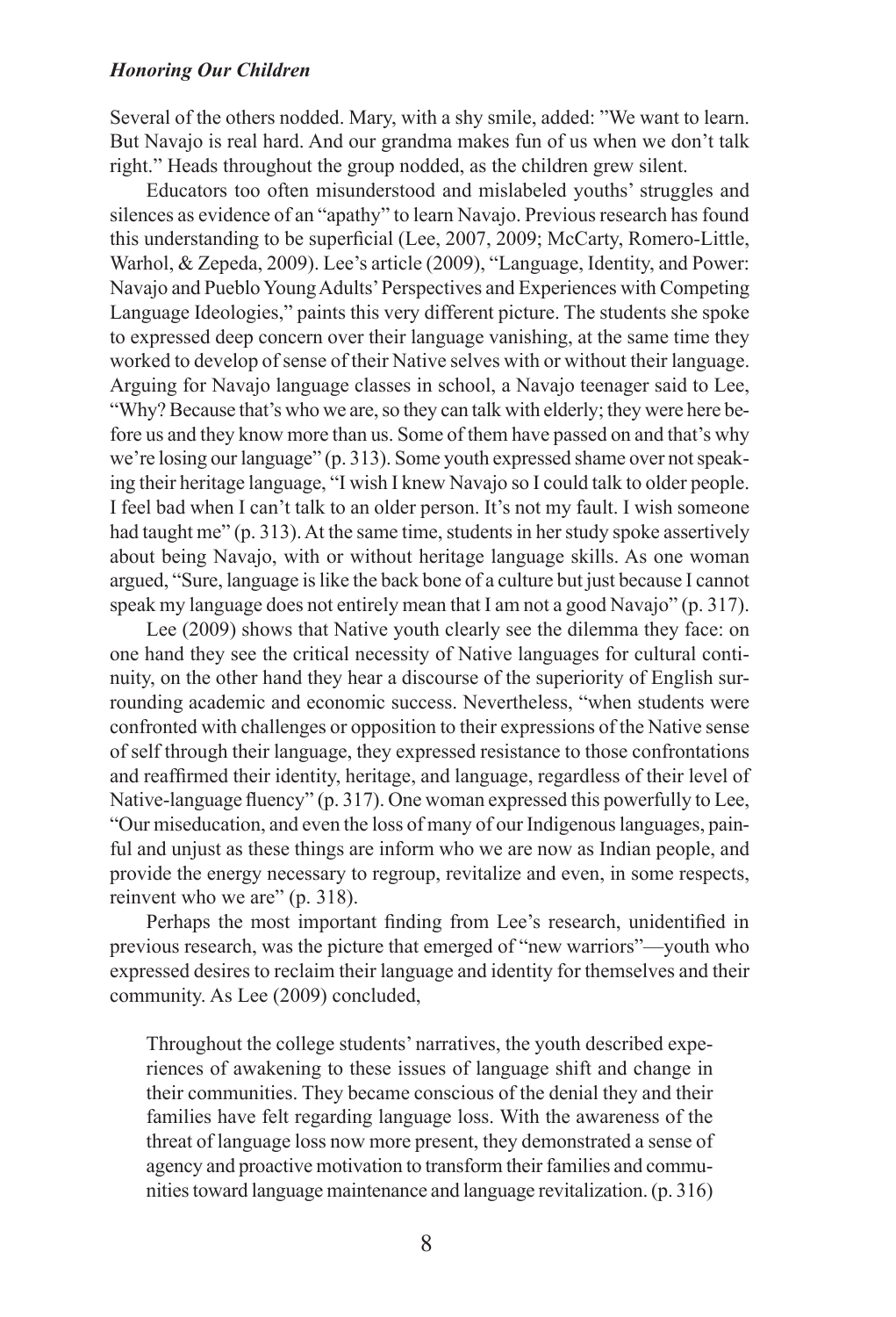### **Lesson #6: "I'll never give up who I am."**

Throughout my conversations with youth, there has been an insistence and desirability of being Indian (what every this might look like), rather than wanting to become white. In l987 when Mary Sam spoke of her children's future, her words echoed the desires of many of the Navajo youth I had come to know:

I want to have a nice home, furniture. Nice vehicle. Have the best for my kids. Let them come up with nice things, go to a good school, live in a good area. I want my kids to know about Navajo stories and ceremonies. That is who they are. I would like that. Not only for my kids, but for all Native American kids to know who they are. (Deyhle, 2009, p. 198)

Fifteen years later, in 2004, Mary's 18 year-old son spoke with strength about being Navajo. Mary beamed with pride when he told me, "In the past, some Navajo were ignoring who they were. They were pretending to be like other minorities. They were like into gangs like some minorities are into. We are more into like 'Native Pride,' 'Be Native.' They sell those kind of tee shirts in that magazine, *Native Peoples*. We are into being proud of who we are like other Indian people around the country."

The young people I met 25 years ago have grown strongly into their lives as mothers and fathers, enriched with sons, daughters and lots and lots of grandchildren. And this growth insists on the right to remain Indian, and this determination rest firmly on the foundations of tribal sovereignty, on and off the Navajo Nation. In my book *Reflections in Place: Connected Lives of Navajo Women* (Deyhle, 2009) Vangie Tsosie as "Changing Woman at Taco Bell" challenged me to understand and accept what this means. In 1999, at 28 she told me,

I never really did give up my traditional ways, even thought I was baptized in the LDS church.... I went to high school, and they told me I had a bad ear infection, and my mom and dad took me to a medicine man, and I had a ceremony done for my ears. They [whites] think it is just hocus pocus, but it is what I believe. I didn't feel like I was breaking the law or anything because I always think we are praying to the same God, anyway. This God knows how to speak Navajo and all different kinds of languages. If it wasn't for him we wouldn't have our own language and stuff. I'm sure he understands. It is just one person. It's not like there is an LDS God and a Navajo God. Just think how bad they'd be fighting up there! [laughs] I'm sure he understands what I'm going through. So I never really felt obligated to give up being Navajo. (p. 126)

And in her concluding reflections ten years later she said simply, "The one thing we know is that we are Navajo. That will never change" (p. 126).